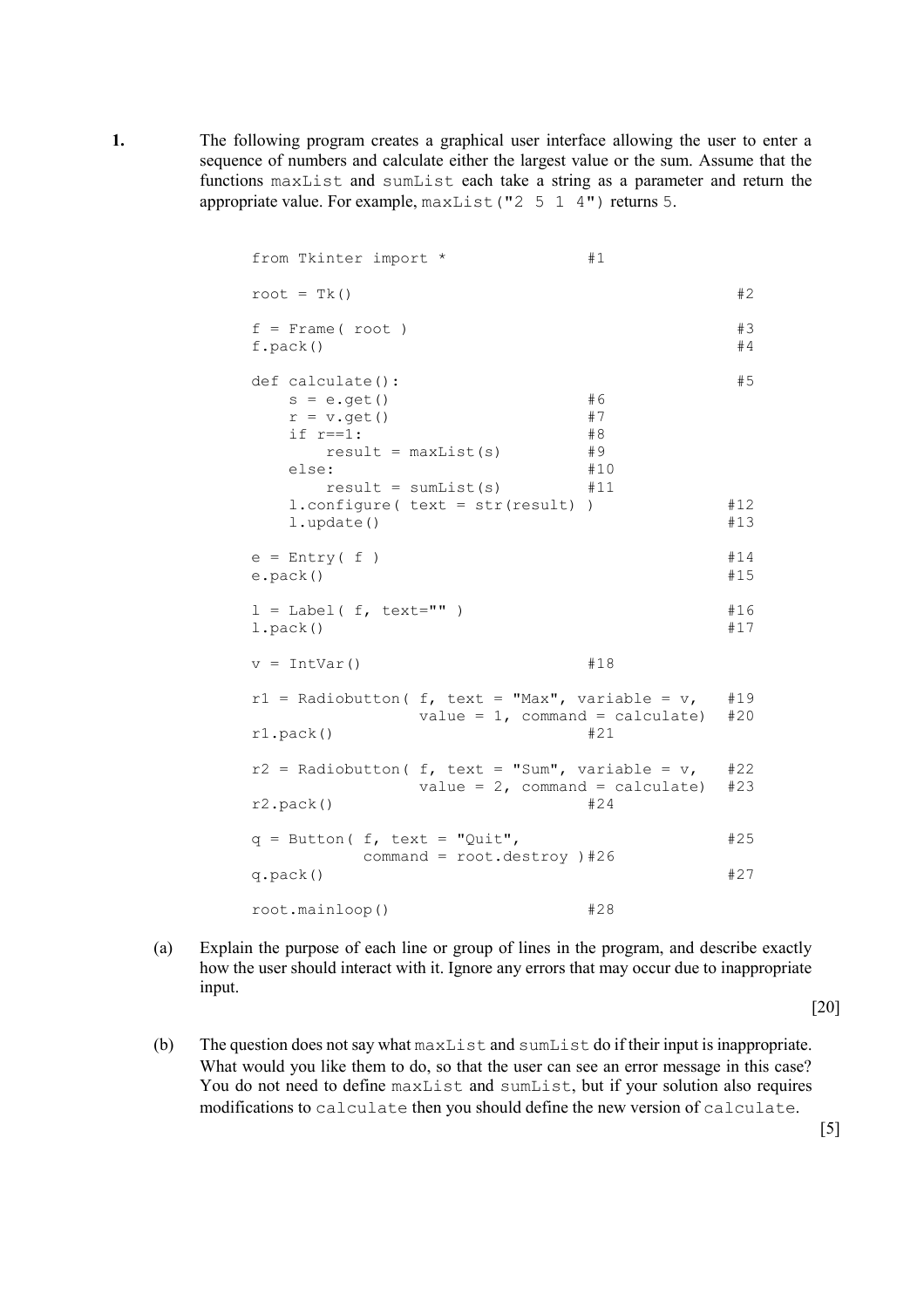Line 1 makes the definitions in the Tkinter module available for use; it provides GUI functionality.

Lines 2 – 4 set up a window and prepare it for other GUI elements to be added. Lines 14 – 15 create a text entry field and add it to the main window.

Lines 16 – 17 create a text label (an area in which messages can be displayed) and add it to the main window.

Line 18 creates an integer variable object, required for use with the radio buttons. Lines 19 – 20 create a radio button with label "Max", which when selected will store the value 1 in the variable v and call the function calculate, and adds it to the main window.

Lines 22 – 24 similarly create a second radio button with label "Sum", which when selected will store the value 2 in the variable v and call the function calculate.

Lines  $25 - 27$  create a button with label "Quit", which when pressed will call the destroy method of the root window, terminating the user interface.

Line 28 activates the user interface by calling the mainloop method of the root window, so that mouse and keyboard activity will be monitored in relation to the user interface elements.

Lines  $5 - 13$  define the function calculate which is called when either of the radio buttons is selected. This function obtains a string from the text entry field (line 6), and the value of the integer variable indicating which radio button was pressed (line 7). It uses either maxList or sumList, as appropriate, to calculate result (lines  $8 - 11$ ). Finally it converts result to a string and displays it in the label field of the user interface (lines  $12 - 13$ ).

The program creates a window with a text entry field, a label on which text can be displayed, and two radio buttons labelled "Max" and "Sum". The user can type a sequence of numbers into the text entry field and press either "Max" or "Sum". The result of the selected calculation is displayed on the label.

1b

The simplest solution is that the functions should return the string "Error" if their input is unsuitable, because this string will be displayed directly in the window by the existing version of calculate. Other solutions, for example using exceptions, are possible if calculate is also modified appropriately.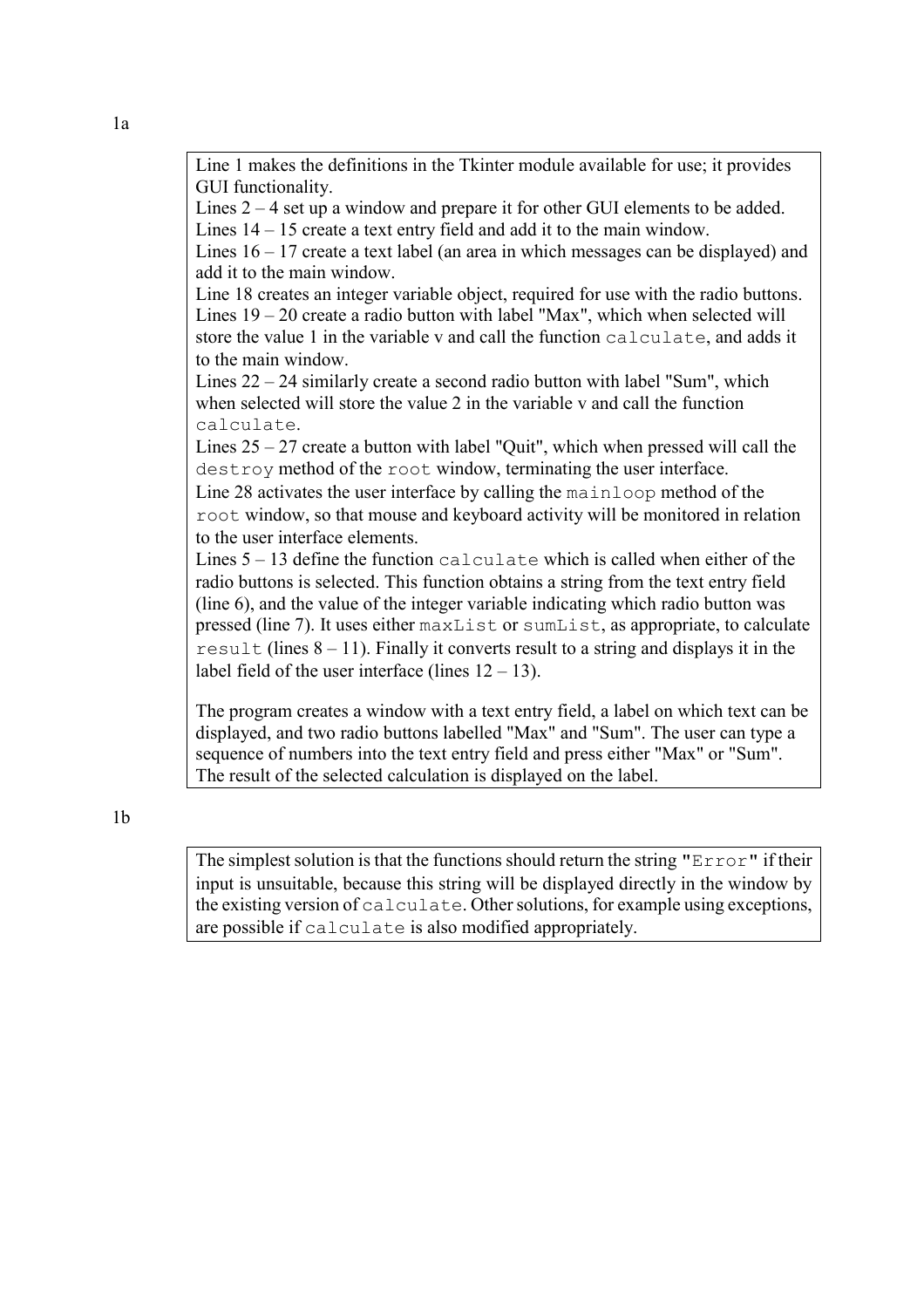**2.** Consider the following Tkinter program:

```
from string import *; from Tkinter import *
root = Tk(); f = Frame( root ); f.pack()c = Canvas ( f, height = 100, width = 200,
            background = "white")
c.grid( columnspan=2 )
x = 100; y = 50i = 3p = c.create oval( x-i, y-i, x+i, y+i )
c.update()
def nextAction():
    global x, y
   s = e.get()r = v.get()bits = split(s)dx = int( bits[ 0 ] ); dy = int( bits[ 1 ] )nx = x+dx; ny = y+dy if r==1:
        c.create line( x, y, nx, ny )
         c.update()
    l.configure( text = str( nx ) + " " + str( ny ) ) l.update()
    x = nxy = ny c.move( p,dx,dy )
     c.update()
e = Entry(f)
e.grid()
l = Label( f, text= str( x ) + " " + str( y ))
l.grid( row=1, column=1 )
v = IntVar()r1 = Radiobutton( f, text = "This", variable = v, value = 1)
r1.select()
r1.grid( row=2 )
r2 = Radiobutton( f, text = "That", variable = v, value = 2)
r2.grid( row=2, column=1 )
d = Butteron(f, text = "Do Something", command = nextAction)d.grid( row=3)
q = Button( f, text = "Quit", command = root.destroy)
q.grid( row=3, column=1)
root.mainloop()
```
- (a) Draw the graphical user interface created by the program. You do not need to be precise on the sizes of the items, but you should ensure that the positioning of items relative to one another is correct. [6]
- (b) Explain, *in only a few sentences*, the operation of the program e.g. what is displayed as the user interacts with the various components of the interface. *DO NOT* explain exactly what each separate line does. [6]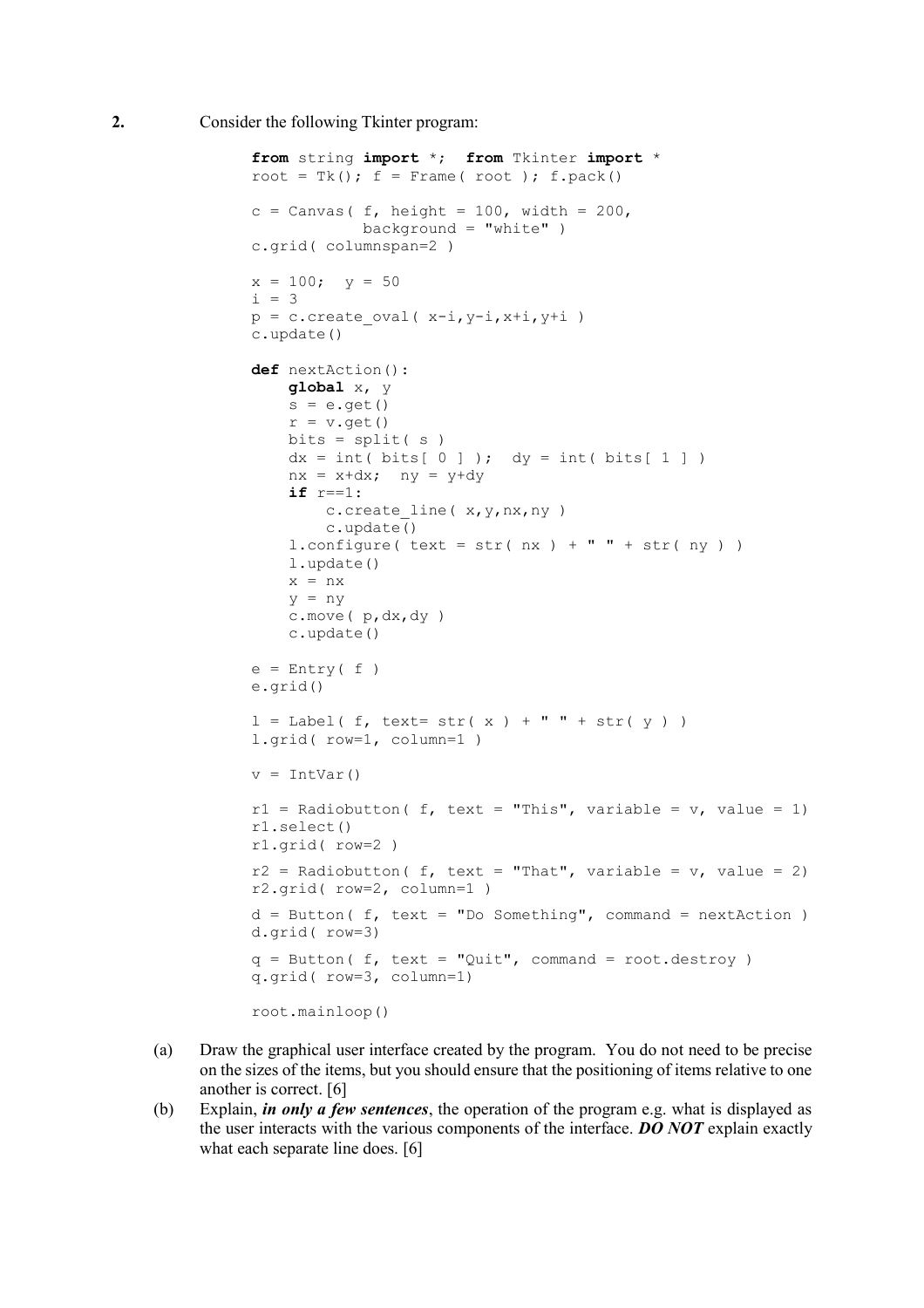(c) What will happen if the user types in inappropriate input? How would you adjust the code to improve the user interface in this respect? (You do not need to write the precise code for this.)  $[3]$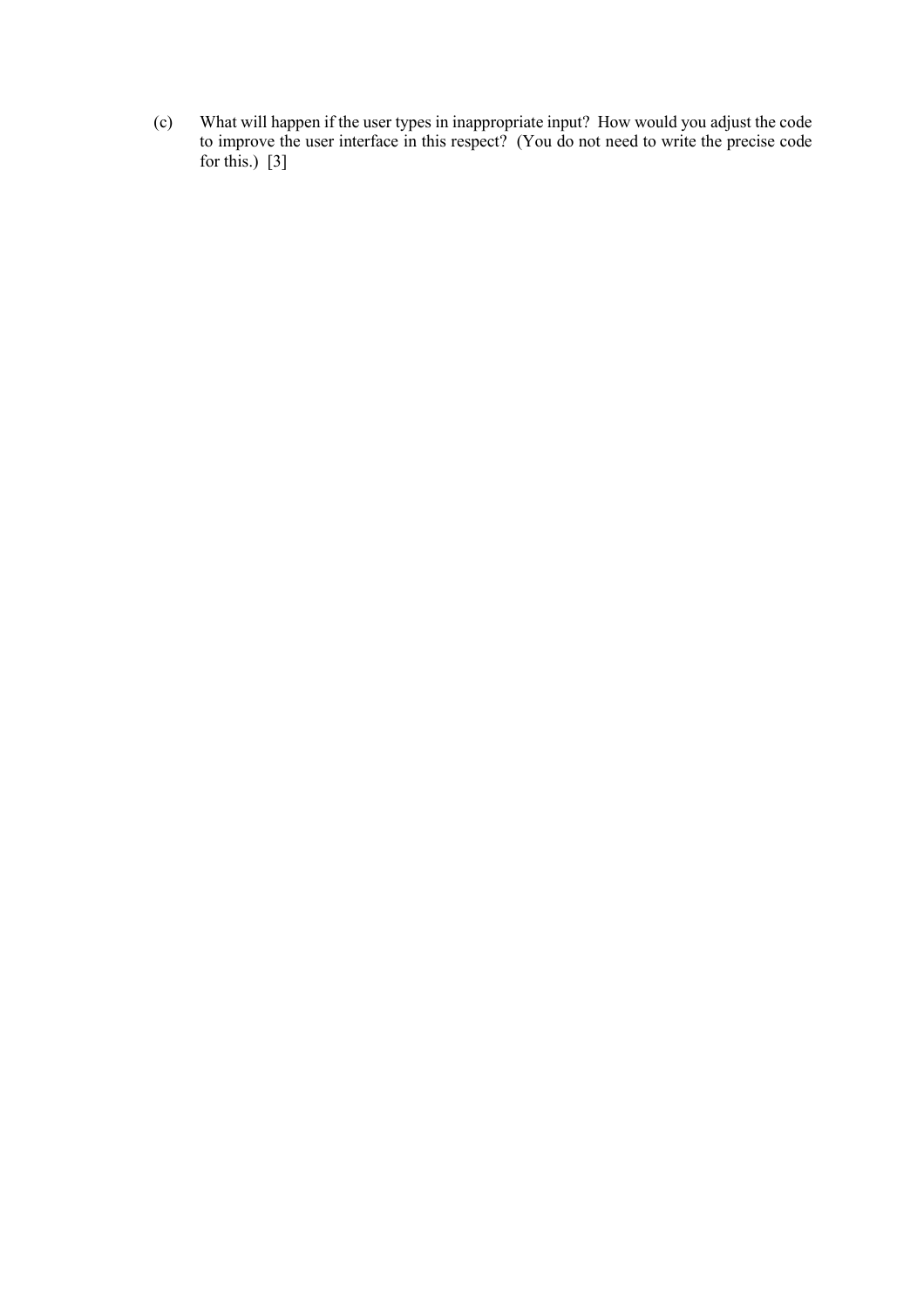The window contains a canvas drawing error across the top, twice as wide as it is high, with a very small circle right in the centre. Below this are two columns of widgets, in three rows. The first row contains a text entry area and a label area. The entry box is initially blank, the label area contains *100 50*. The second row contains a pair of radio buttons, labeled *This* and *That*; the latter is selected. The third row contains two buttons, labeled *Do Something* and *Quit*. All items are centred in their columns.

Only the general configuration need be shown. Absolutely precise positioning is not required.

2b

The program allows line drawings consisting of straight lines to be created on the canvas area. Initially, the drawing point is in the middle of the canvas area, shown with a small circle – and this position is displayed in the label to the right of the entry area. The user types in a pair of integers into the entry area, separated by a space. When the user clicks on *Do Something*, if *This* is selected, then a line is drawn from the current drawing position to a second position offset from the first by the two values in the entry box; if *That* is selected, the drawing position is moved to the second position, but no line is drawn. The offsets can be negative. The new position is displayed in the label field, irrespective of which radio button is selected, and the small circle is moved to show the position on the canvas.

 $2c$ 

An error is raised when the *Do Something* button is pressed, but there is no report to the user via the graphical interface. Wrap the code in nextAction, from where the integer conversion is attempted to the end of the function, in a try…except… In the except case, an error message could be written to either the entry field or the label field. Below is code for the entry field (but they need not provide this):

```
def nextAction():
    global x, y
    s = e.get()r = v.get()bits = split(s) try:
        dx = int(bits[0])dy = int( bits[ 1 ] )nx = x+dxny = y+dy if r==1:
           c.create line( x, y, nx, ny )
            c.update()
        l.configure( text = str( nx ) + " " + str( ny ) ) l.update()
       x = nxy = ny c.move( p,dx,dy )
        c.update()
     except:
        e.delete( 0,END )
         e.insert( 0,"bad input" )
         e.update()
```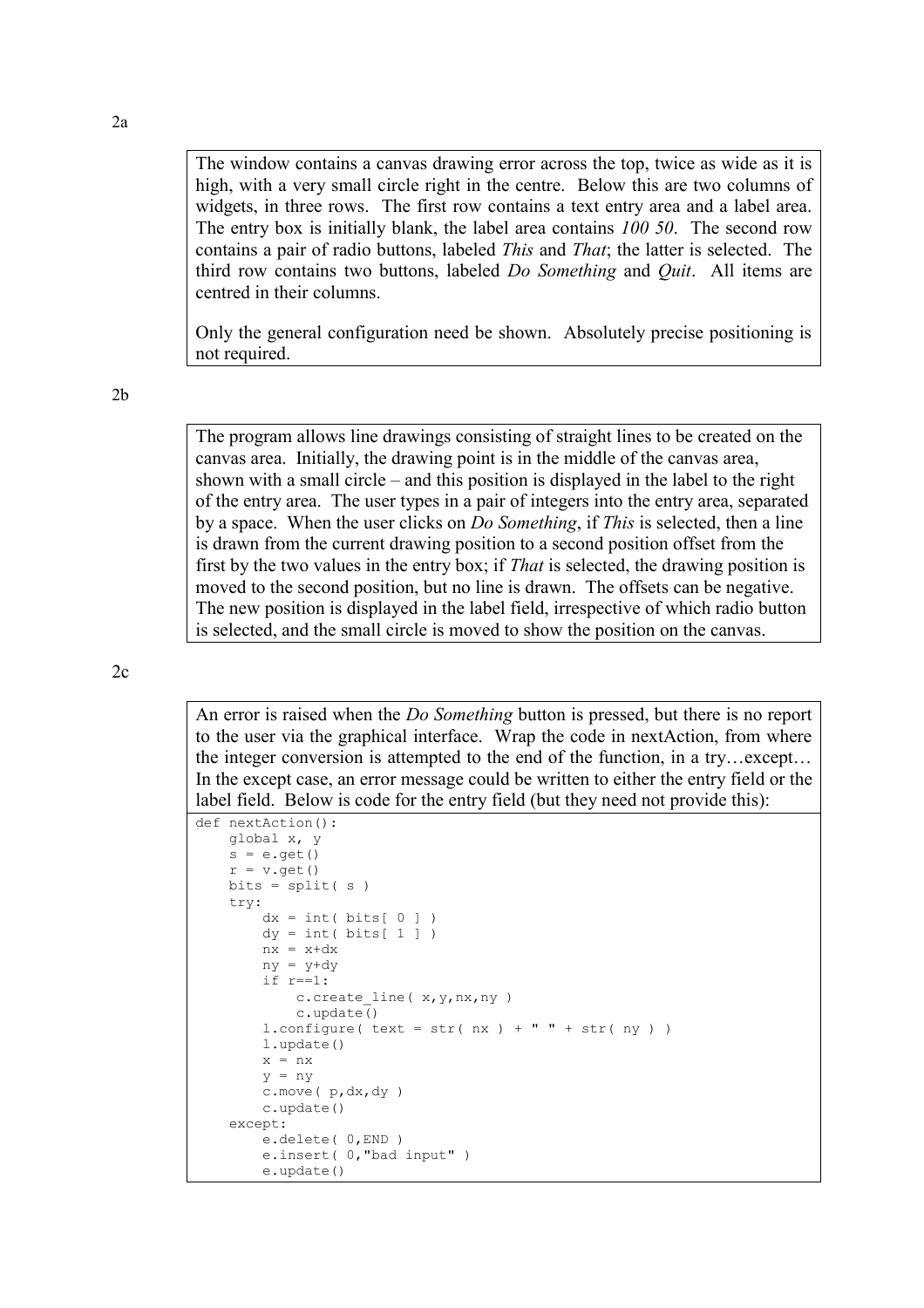```
from Tkinter import *
root = Tk() ; f = Frame( root ); f.pack()c = Canvas( f, height=100, width=200, background = "white")
c.grid( rowspan=2,columnspan=3 )
p = c.create oval ( 97,47,103,53 ); c.update()
def nextAction(): 
   s = int( e.get() )r = v.get()dx = 0; dy = 0if r == 1:
       dy = -selif r == 2:
       dx = -selif r == 3:
       dx = s else:
        dy = s c.move( p,dx,dy )
     c.update()
e = Entry( f, width=2 ); e.grid(row=1, column=3)
e.insert( 0,"1" )
l = Label( f, text="Step" ); l.grid( row=0, column=3 )
v = IntVar()r1 = Radiobutton( f, text = "A", variable = v, value = 1)
r1.grid( row=2, column=1 ); r1.select() 
r2 = Radiobutton( f, text = "B", variable = v, value = 2)
r2.grid( row=3, column=0 )
r3 = Radiobutton( f, text = "C", variable = v, value = 3)
r3.grid( row=3, column=2 )
r4 = Radiobutton( f, text = "D", variable = v, value = 4)
r4.grid( row=4, column=1 )
d = Button( f, text = "A1", command = nextAction)
d.grid( row=3, column=3)
q = Butteron( f, text = "A2", command = root.destroy)q.grid( row=4, column=3)
root.mainloop()
```
- (a) Draw the graphical user interface created by the program. You do not need to be precise on the sizes of the items, but you should ensure that the positioning of items relative to one another is correct. [5]
- (b) Explain, *in only a few sentences*, the operation of the program e.g. what is displayed as the user interacts with the various components of the interface. *DO NOT* explain exactly what each separate line does. [5]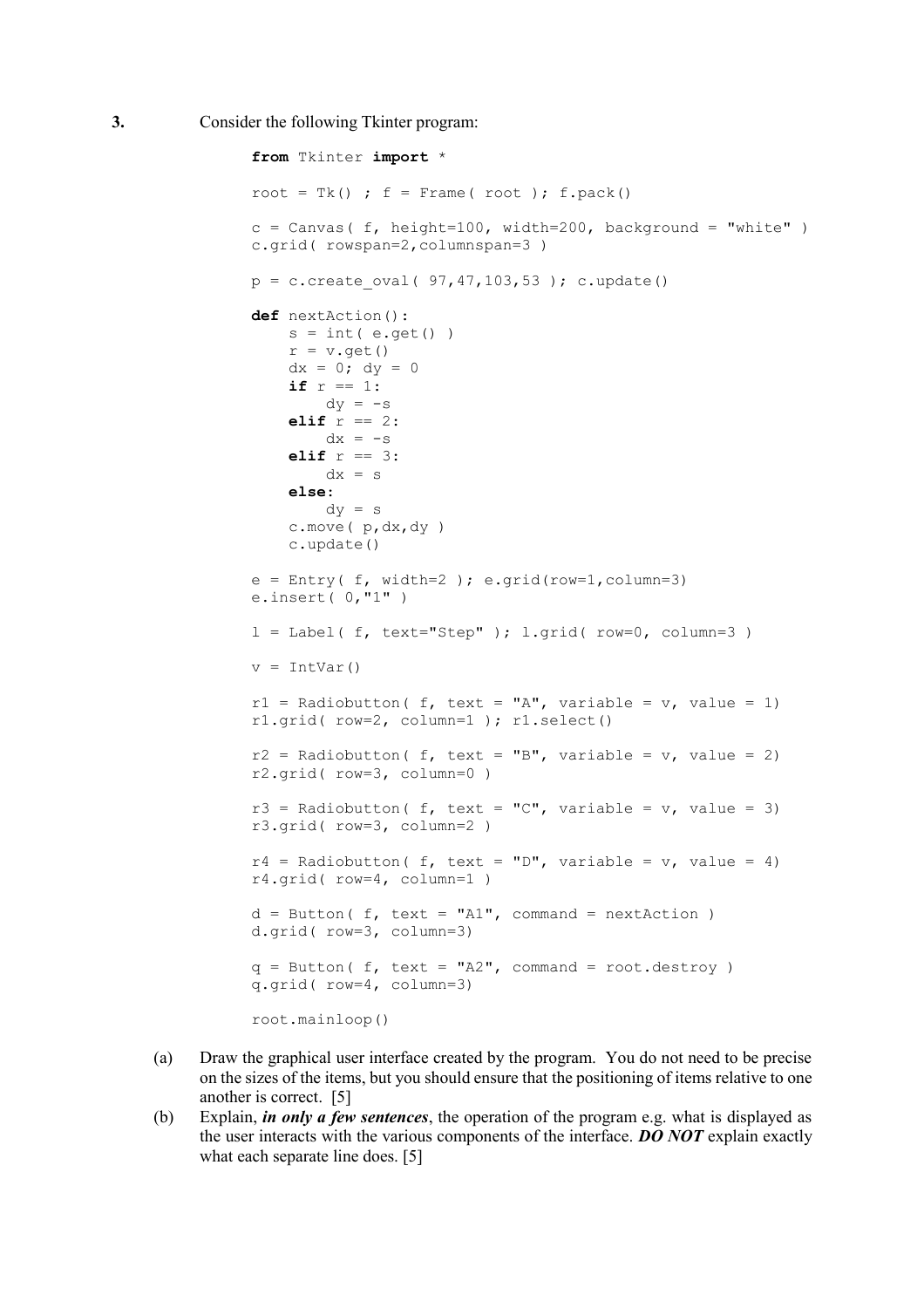(c) Is it possible to crash the program? If so, explain how, and explain accurately how you would go about fixing the problem, writing out the adjusted code if necessary.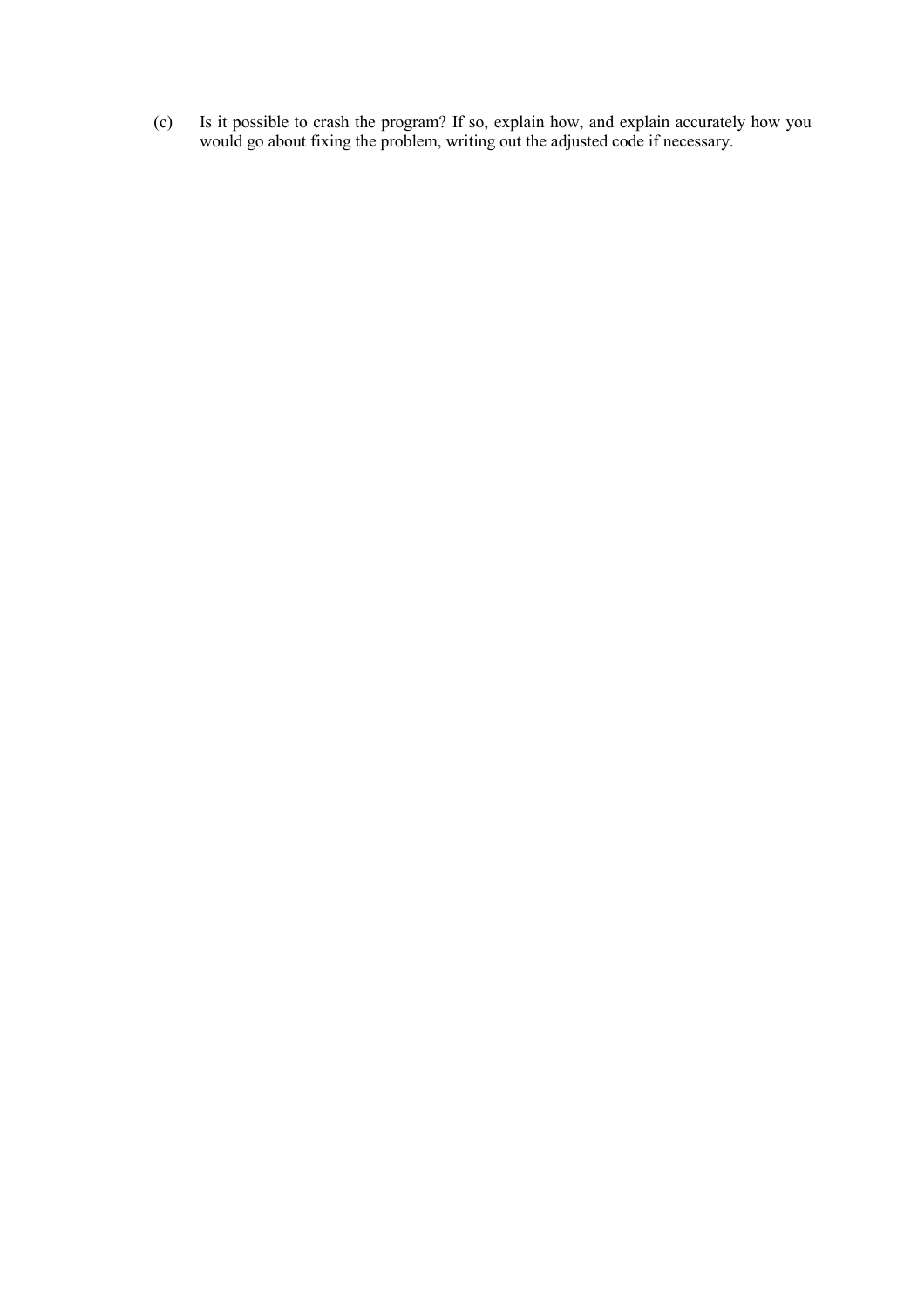The window contains Tkinter objects on a 4 across by 5 down grid. It contains a canvas drawing area across the top, twice as wide as it is high taking 3 by 2 of the grid in the top left. The canvas contains a very small circle right in the centre. In the final column adjacent to the canvas on the right are a label "Step", and a text entry widget, initially containing "1", one above the other. Below this are four columns of widgets, in three rows. The left most 3 by 3 cells contain radio buttons labeled A, B, C, and D, at the North, West, East and South positions respectively. The other cells in the 3 by 3 area are empty. The North radio button should be selected. The lowest two cells in the fourth column contain two buttons labeled A1, A2. ALL items are centred in their columns.

Only the general configuration need be shown. Absolutely precise positioning is not required.

3b

The program allows the circle in the middle of the canvas to be moved, as follows. Each time button A1 is pressed, the circle is moved in the direction currently indicated by the radio buttons  $-$  if A is selected, the circle moves up, B, to the left, C, to the right, and D, downwards. The circle is moved by the number of pixels indicated in the entry widget under the label 'Step'. The A2 button quits the program.

3c

An error is raised when the *A1* button is pressed and there is not a well-formed integer in the entry box. No report to the user via the graphical interface. Wrap the code in nextAction, from where the integer conversion is attempted to the end of the function, in a try…except… In the except case, an error message could be written to either the entry field or the label field. Below is code for the entry field (but they need not provide this):

```
def nextAction():
     try:
        s = int( e.get() )r = v.get()dx = 0; dy = 0if r == 1:
            dy = -selif r == 2:
            dx = -selif r == 3:
            dx = s else:
            dy = s c.move( p,dx,dy )
        c.update()
     except:
        e.delete( 0,END )
         e.insert( 0,"Err" )
         e.update()
```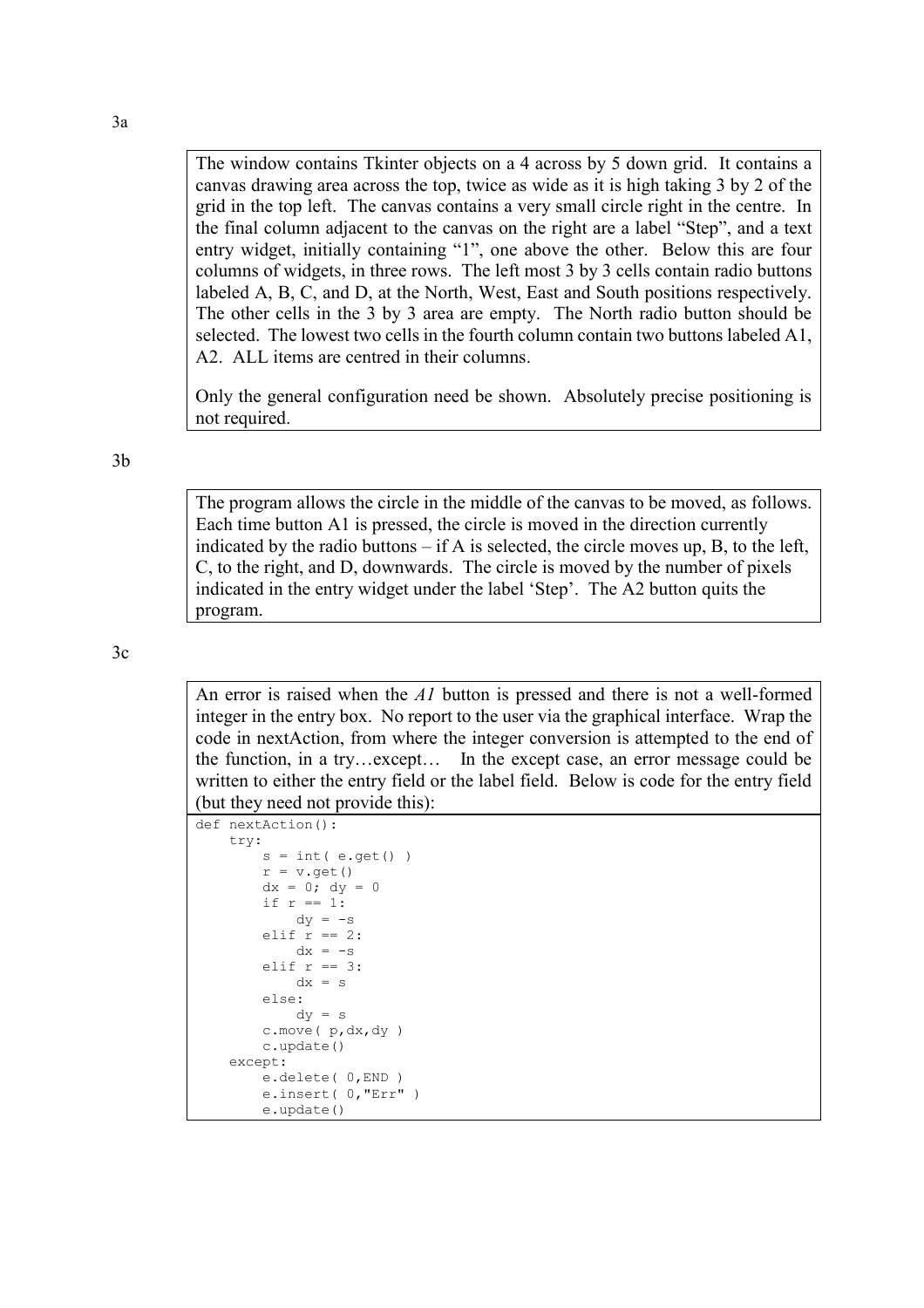**4.** Consider the following Tkinter program:

```
from Tkinter import *
root = Tk()f = Frame(root)
f.pack()
c = Canvas ( f, height = 100, width = 200,
           background = "\text{white}",
           bd = 5, relief = RIDGE )
c.grid(rowspan = 2)p1 = 100
p2 = 50def action( e ):
    global p1, p2
    if e.num == 1:
       if v.get() == 1:
           r1.deselect()
            r2.select()
        else:
          c.create line( p1, p2, e.x, e.y )
       p1 = e.xp2 = e \cdot y elif e.num == 2:
       s = d.get() # 1
       c.create text( e.x, e.y, text = s )
    c.update()
c.bind( "<Button>", action ) # 2
d = Entry ( f, width=20 )
d.grid(row=2)
d.insert( 0,"message" )
v = IntVar()r1 = Radiobutton( f, text = "Move", variable = v, value = 1)
r1.grid( row=0, column=1); 
r2 = Radiobutton( f, text = "Join", variable = v, value = 0)
r2.grid( row=1, column=1); r2.select() 
x = Butteron( f, text = "A2", command = root.destroy )x.grid( row=2, column=1) # 3
root.mainloop()
```
- (a) Explain precisely the action of the lines identified with comments 1, 2, and 3. [5]
- (b) Draw the graphical user interface created by the program. You do not need to be precise on the sizes of the items, but you will lose marks if you do not ensure that the positioning of items relative to one another is correct – look at the layout commands carefully. [6]
- (c) Explain, *in only a few sentences*, the operation of the program e.g. what is displayed as the user interacts with the various components of the interface. *DO NOT* explain exactly what each separate line does. [5]